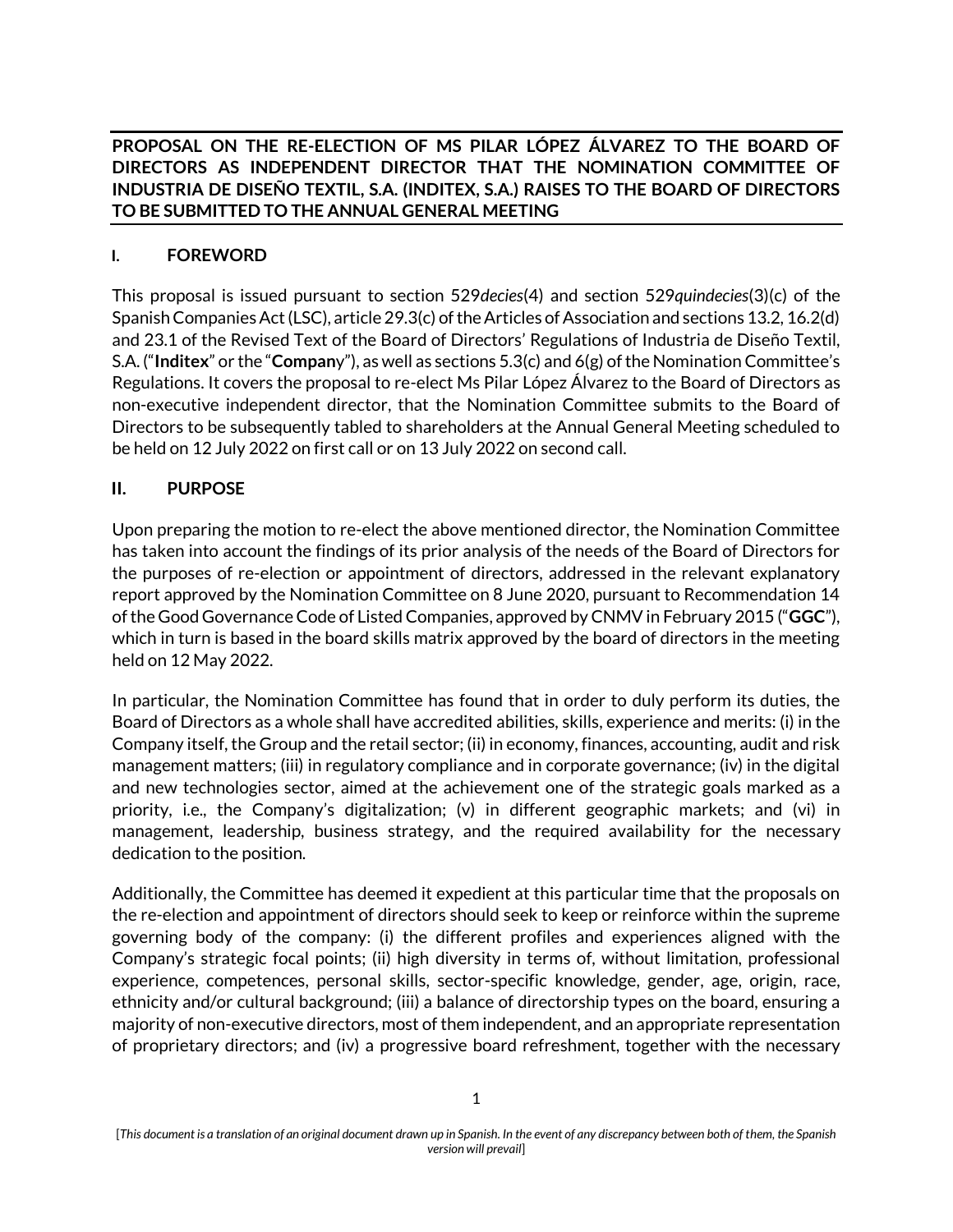presence on the board of members with a wide experience and knowledge about the Company, the Group, its business, and the retail sector in general.

In line with the commitments made by the company, the Nomination Committee considers the following to be an immediate priority for director selection: (i) favouring gender diversity, to complete the process of achievement of targets set for 2022, without disregarding however, that all elections must be made based upon suitability and merit yardsticks; and (ii) reinforcing international experience, as well as in the retail sector and the fashion industry.

On the other hand, pursuant to section 7(f) of its terms of reference, the Nomination Committee shall examine the advisability of the continuance in office and re-election of the director. For such reason, this motion also includes the evaluation of her performance during her last tenure, and considers if the suitability requirements demanded to serve as company director are met.

This proposal is also issued pursuant to section 13.2 of the Board of Directors' Regulations, for her subsequent re-election by the board as member of the Executive Committee.

Additionally, her re-election to the board shall entail that she will remain a member of the Audit and Compliance Committee, which she will continue chairing, and of the Nomination and Sustainability Committees, pursuant to the provisions of section 23.2 of the Board of Directors' Regulations.

### **III. PROFESSIONAL PROFILE AND SKILLS**

Ms López has a Bachelor of Science in Business Administration and a Major in Finance from ICADE. She has worked in a variety of roles at J.P. Morgan in Madrid, London and New York (1993-1999). She joined Telefónica in 1999, where she held the following positions: Head of Management Planning and Control (1999-2001), Financial Controller in Telefónica Móviles (2001-2006), Strategy Director in Telefónica de España (2006-2007), Chief Financial Officer of O2 Plc., based in the UK (2007-2011) and for Telefónica Europa based in Madrid (2011-2014), and Head of the Operational Simplification Program of Grupo Telefónica (2014-2015).

She has served as Supervisory Board member of Telefónica Czech Republic AS (2007-2014), and as Vice Chairman of the Supervisory Board of Telefónica Deutschland Holding AG (2012-2015). She was a member of the Board of Tuenti Technologies and non-executive director of Ferguson Plc (2013-2018). She was a member of the Board of Trustees of Fundación ONCE, and a member of the board of directors of Asociación para el Progreso de la Dirección (APD).

She was the Chair of Microsoft Ibérica S.R.L. At present, she is the Deputy Chair of Microsoft Western Europe.

#### **IV. PERFORMANCE**

The Nomination Committee has reviewed the work done by the director and her dedication during her previous tenure.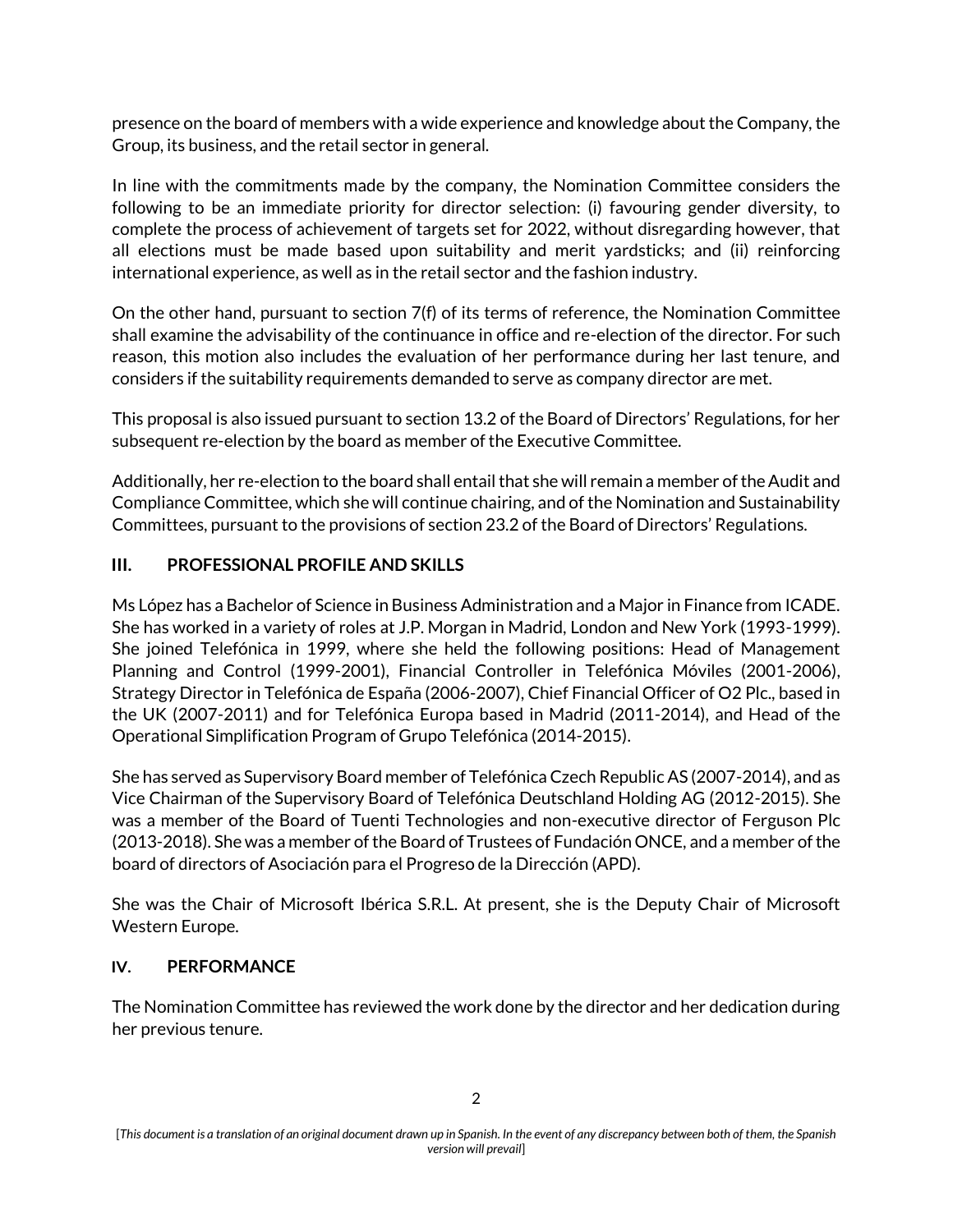Ms López Álvarez was appointed to the Board of Directors as non-executive director further to a resolution passed at the Annual General Meeting on 7 July 2018. She has been a member of the Executive Committee and of the Nomination and Audit and Compliance Committees since that date, and the Chair of the latter since July 2020. She also sat on the Remuneration Committee until 10 December 2019, date on which the board of directors approved the new composition of board committees. She has been a member of the Sustainability Committee since that date.

Since the date of her appointment, she has attended all the meetings of the board and its committees, i.e. 26 board meetings, 19 meetings of the Audit and Compliance Committee, 18 meetings of the Nomination Committee and 10 meetings of the Sustainability. Likewise, she attended all the meetings of the Remuneration Committee until the date she stepped down (i.e. 7 meetings).

In particular, her tenure as Chair of the Audit and Compliance Committee is highly valued, being commended for the good rapport built with the Company's management and with external auditors, in addition to her leadership both in overseeing risks and contingency plans during the special circumstances arising from the pandemic, and in the selection process of the new statutory auditor engaged in 2020.

The Nomination Committee is very satisfied with the service of Ms López as a director and highly appreciates (i) her dedication, diligence and professionalisms in the performance of her duties as director; and (ii) her input to the proceedings and meetings of the board and its committees,

# **V. INELIGIBILITY**

The Committee has established that none of the causes of ineligibility to be a company director provided in section 213 of the Companies Act and in section 22 of the Board of Directors' Regulations apply to Ms López, nor do any of the scenarios whereby directors must offer their resignation to the Board of Directors, pursuant to section 25.2 of its terms of reference.

The Committee has further established that her other professional occupations do not hinder her appropriate and effective dedication to the board as director, Chair of the Audit and Compliance Committee and member of some of its committees.

Consequently, the Committee considers that Ms López meets the requirements of ability, compatibility and availability necessary to serve as a director.

# **VI. CLASSIFICATION AS INDEPENDENT DIRECTOR**

The Nomination Committee has established that the proposed candidate meets the requirements to continue being considered an independent director, pursuant to section 529*duodecies* LSC.

# **VII. CONTRIBUTION TO THE BALANCED BOARD MEMBERSHIP**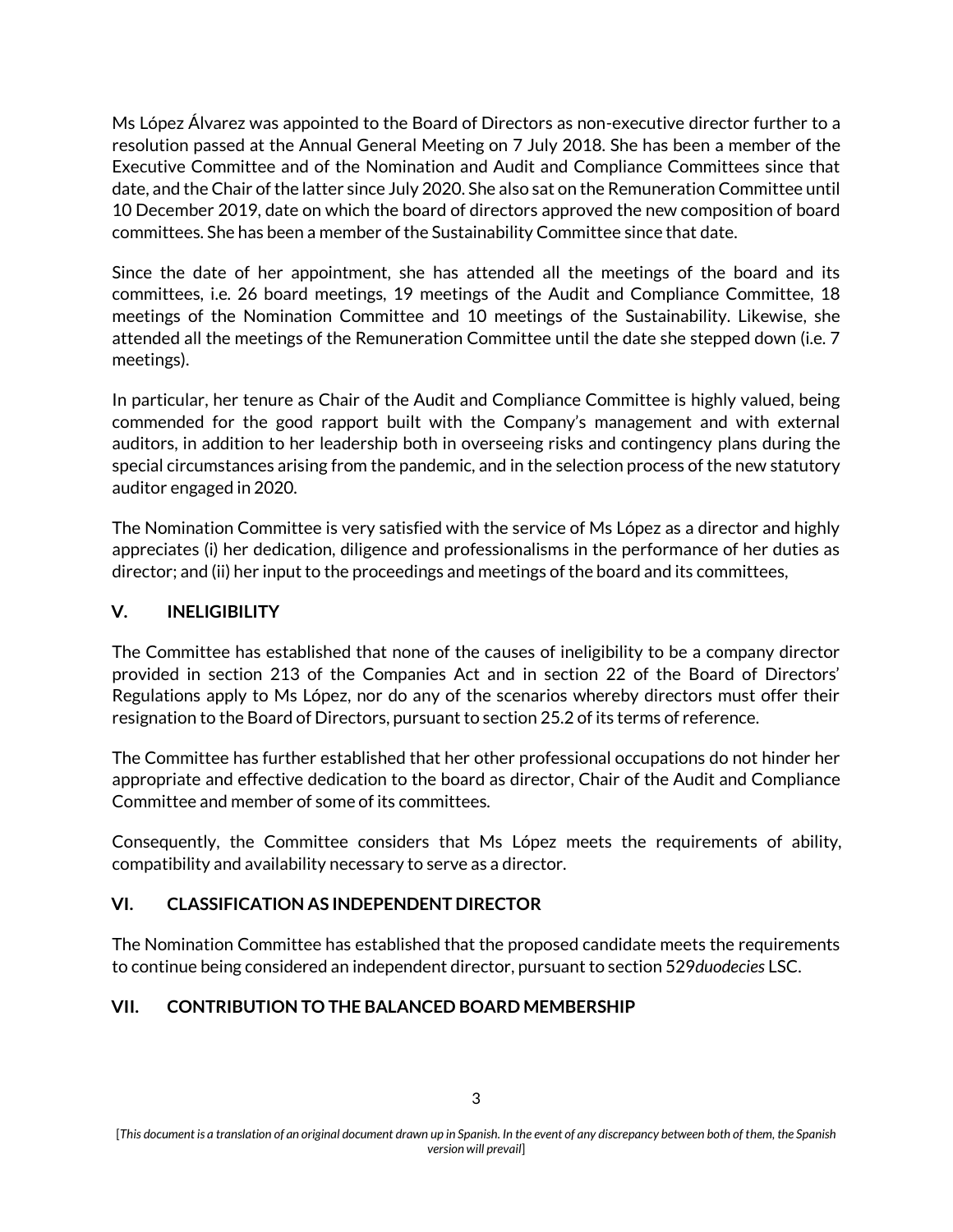The Committee highly appreciates her long professional career and her proven experience in business management at global companies in different sectors of interest to the Company, namely, the financial and new technologies sectors. She has taken roles at C-suite level, having acquired sound knowledge in the field of economy and finances, audit and ERM, both as regards financial and non-financial risks, corporate planning, strategy and development.

Her service on the board of a number of companies is highly valued, as she is familiar with the dynamics and proceedings of their governing bodies, their governance regulations, and management and oversight functions at the highest level. In addition, mention should be made of the knowledge she has acquired in overseeing the risks of the Company and its contingency plans, namely during special crisis situations.

Special mention should be made, from the point of view of her personal qualities and her good repute, to her efforts as a philanthropist.

Consequently the Committee considers that Ms López has the required background to duly perform the duties of company director and member of board committees. All of which contributes to (i) reinforcing diversity on the Board, in terms of professional experience, competences, personal skills and sector-specific knowledge, at the same time that the presence of profiles with wide experience and knowledge of the Group, its business and the retail sector is ensured; and, (ii) reinforcing a balanced board membership as it is shown in the skills matrix, above referred.

Her re-election as a director contributes to: (i) ensuring the majority presence of independent directors on the board; (ii) keeping the balance in terms of representation of female directors; and (iii) advancing profiles with digital skills, in line with one of the Company's strategic focal points.

In line with the foregoing, it has been established that the re-election of Ms López to the Board of Directors as non-executive independent director means that the provisions of section 7.2 of the Board of Directors' Regulations regarding the requirement for non-executive directors to represent a large majority of all board seats are met. Likewise, the percentage of independent directors versus the rest of directorship types present on the Board is high.

Considering the foregoing, pursuant to the provisions of the above referred regulations, the Committee has resolved to propose to the Board of Directors the re-election of Ms Pilar López Álvarez (i) to the board of directors as independent director to be subsequently submitted to shareholders at the Annual General Meeting; and (ii) as member of the Audit and Compliance Committee (which she will continue chairing), of the Nomination and Remuneration Committees and of the Executive Committee.

Done in Arteixo (A Coruña), on 6 June 2022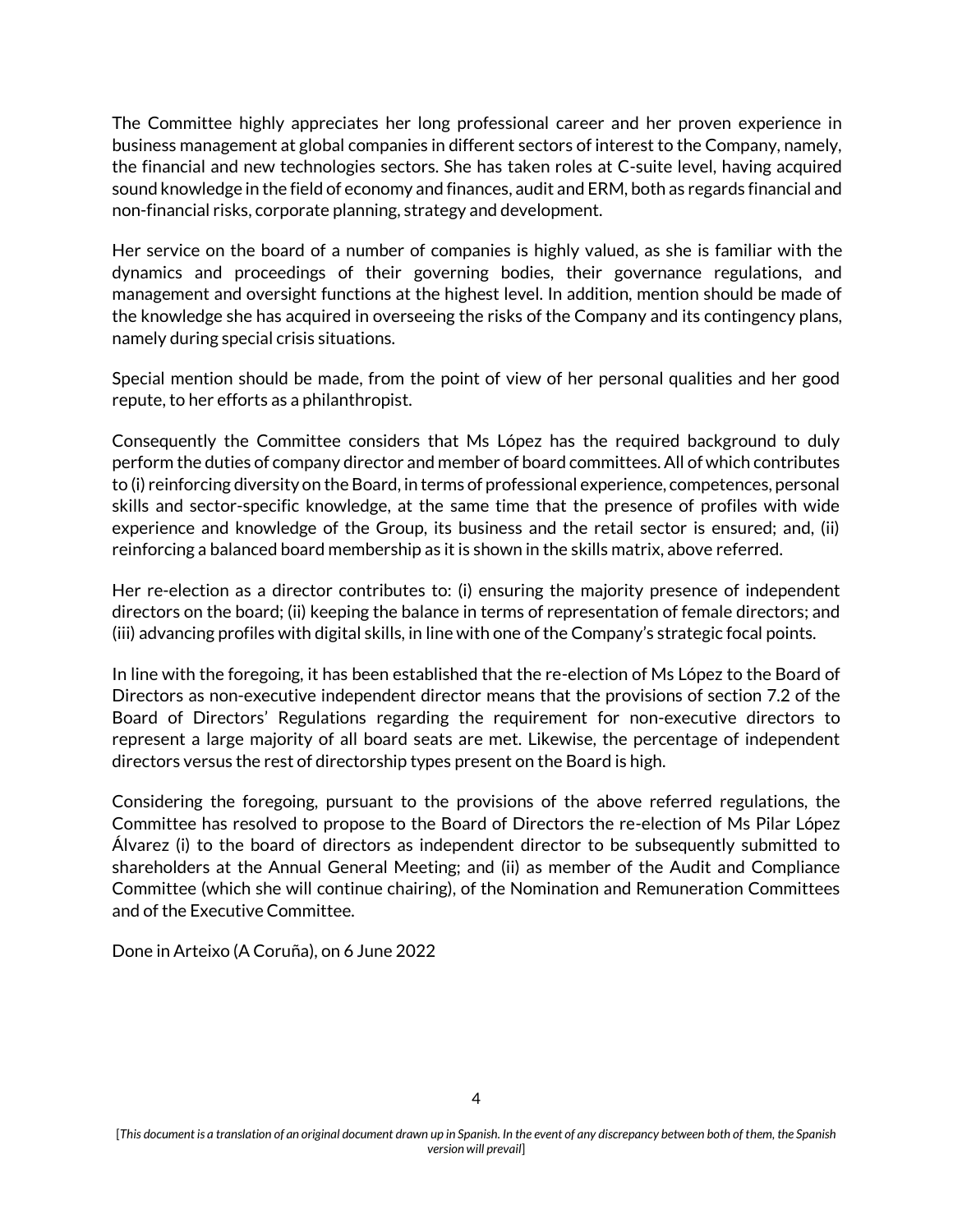**PROPOSAL ON THE RE-ELECTION OF MR RODRIGO ECHENIQUE GORDILLO TO THE BOARD OF DIRECTORS AS INDEPENDENT DIRECTOR THAT THE NOMINATION COMMITTEE OF INDUSTRIA DE DISEÑO TEXTIL, S.A. (INDITEX, S.A.) RAISES TO THE BOARD OF DIRECTORS TO BE SUBMITTED TO THE ANNUAL GENERAL MEETING**

## **I. FOREWORD**

This proposal is issued pursuant to section 529decies(4) and section 529*quindecies*(3)(c) of the Spanish Companies Act (LSC), article 29.3(c) of the Articles of Association and sections 13.2, 16.2(d) and 23.1 of the Revised Text of the Board of Directors' Regulations of Industria de Diseño Textil, S.A. ("**Inditex**" or the "**Company**"), as well as sections 5.3(c) and 6(g) of the Nomination Committee's Regulations. It covers the proposal to re-elect Mr Rodrigo Echenique Gordillo to the Board of Directors as non-executive independent director, that the Nomination Committee submits to the Board of Directors to be subsequently tabled to shareholders at the Annual General Meeting scheduled to be held on 12 July 2022 on first call or on 13 July 2022 on second call.

### **II. PURPOSE**

Upon preparing the proposal to re-elect the above mentioned director, the Nomination Committee has taken into account the needs of the Board of Directors for the purposes of re-election or appointment of directors, written up in the relevant explanatory report approved by the Nomination Committee on 6 June 2022, pursuant to Recommendation 14 of the Good Governance Code of Listed Companies, approved by CNMV in February 2015 ("**GGC**"), which in turn is based in the board skills matrix approved by the board of directors in the meeting held on 12 May 2022. In particular, the Nomination Committee has found that in order to duly perform its duties, the Board of Directors shall, as a whole, have accredited abilities, skills, experience and merits: (i) in the Company itself, the Group and the retail sector; (ii) in economy, finances, accounting, audit and risk management matters; (iii) in regulatory compliance and corporate governance; (iv) in the digital and new technologies sector, aimed at the achievement one of the strategic goals marked as a priority, i.e., the Company's digitalization; (v) in different geographical markets; and (vi) in management, leadership, business strategy and the required availability for the necessary dedication to the position.

Additionally, the Committee has deemed it expedient at this particular time that the proposals on the re-election and appointment of directors should seek to keep or reinforce within the supreme governing body of the company: (i) the different profiles and experiences aligned with the Company's strategic focal points; (ii) high diversity in terms of, without limitation, professional experience, competences, personal skills, sector-specific knowledge, gender, age, origin, race, ethnicity and/or cultural background; (iii) a balance of directorship types on the board, ensuring a majority of non-executive directors, most of them independent, and an appropriate representation of proprietary directors; and (iv) a progressive board refreshment, together with the necessary presence on the board of members with a wide experience and knowledge about the Company, the Group, its business, and the retail sector in general.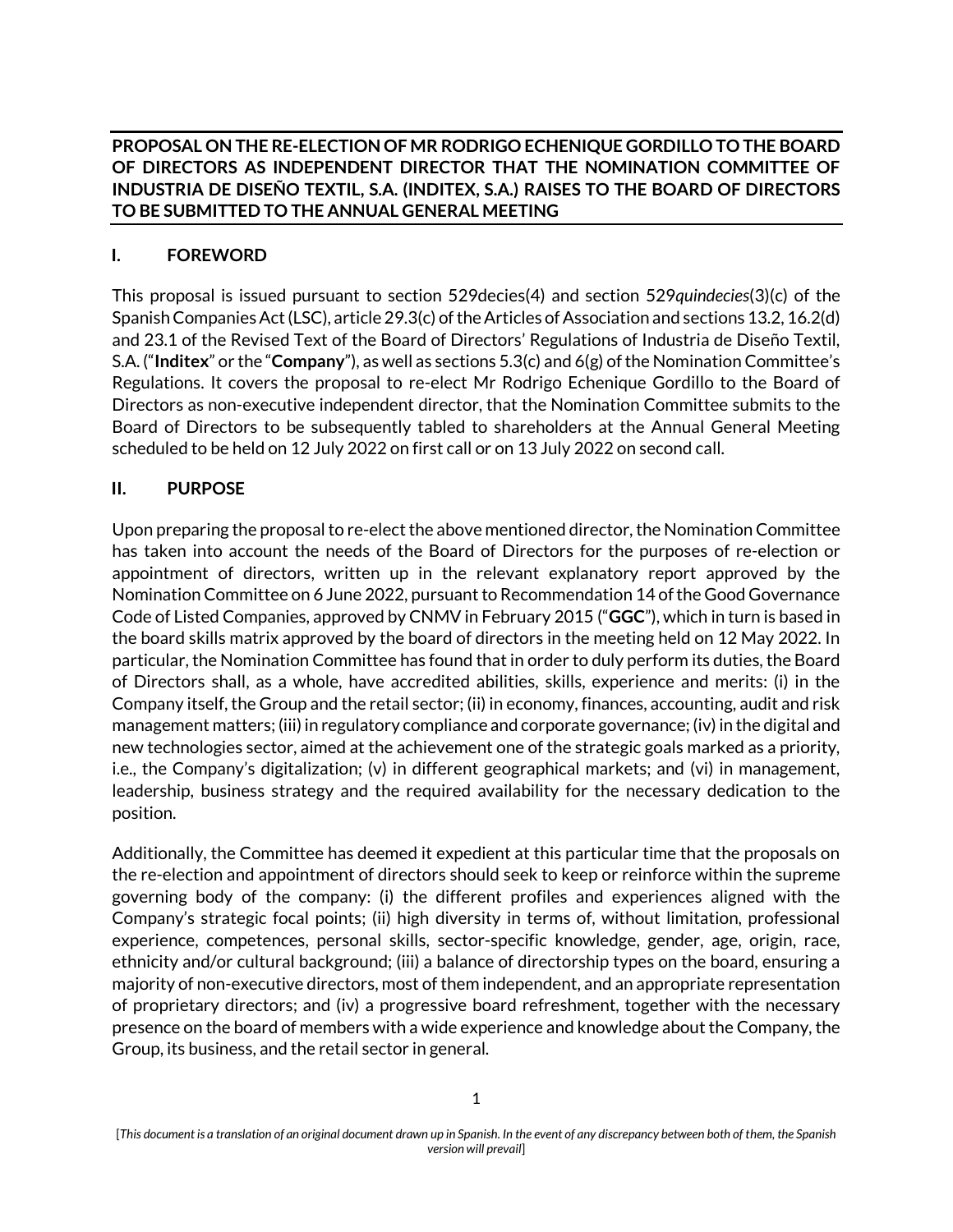In line with the commitments made by the company, the Nomination Committee considers the following to be an immediate priority for director selection: (i) favouring gender diversity, to complete the process of achievement of targets set for 2022, without disregarding however, that all elections must be made based upon suitability and merit yardsticks; and (ii) reinforcing international experience, as well as in the retail sector and the fashion industry.

On the other hand, pursuant to section 7(f) of its terms of reference, the Nomination Committee shall examine the advisability of the continuance in office and re-election of the director. For such reason, this motion also includes the evaluation of Mr Echenique's performance during his last tenure and considers if the suitability requirements demanded to serve as company director are met.

This proposal is also issued pursuant to section 13.2 of the Board of Directors' Regulations, for his subsequent re-election by the board as member of the Executive Committee.

Additionally, his re-election to the board shall entail that he will remain a member of the Remuneration Committees, which he will continue chairing, as well as of the Audit and Compliance and the Nomination Committees, pursuant to the provisions of section 23.2 of the Board of Directors' Regulations.

### **III. PROFESSIONAL PROFILE AND SKILLS**

Mr Echenique is a law graduate from Complutense University of Madrid and Spanish State Attorney [*Abogado del Estado*].

At present, he is the Chair of Fundación Banco Santander and a member of the board of directors of Banco Santander International (BSI) and non-executive director of Directorio Santander Chile.

He is a member of the Board of Trustees of Fundación Consejo España-EE.UU, Deputy-Chair of the Board of Trustees of Teatro Real, member of the Board of Trustees of Escuela Superior de Música Reina Sofia, of Fundación Empresa y Crecimiento and of Fundación ProCNIC y CNIC.

From 1987 through 2020, he served on the board of directors of Banco Santander, S.A. He has been CEO, Deputy Chairman and Executive Director of Banco Santander, S.A., and has chaired Santander España and Banco Popular. He also served as Deputy Chairman of Banco Banif, S.A., Chairman of Allfunds Bank, and of SPREA. He has been a member of the board of directors of Santander Investment. He has been Ordinary Member of the board of directors of different industrial and financial companies such as Ebro Azúcares y Alcoholes, S.A., Industrias Agrícolas, S.A., SABA, S.A. and Lar, S.A.

He chaired the Social Advisory Board of University Carlos III of Madrid. Additionally, he was first member and then Chairman of the Advisory Board of Accenture, S.A., Lucent Technologies, and Quercus y Agrolimen, S.A. He has been the Chairman of Vallehermoso, S.A., Vocento, S.A., NH Hotels Group, Metrovacesa, S.A., and Merlin Properties SOCIMI, S.A.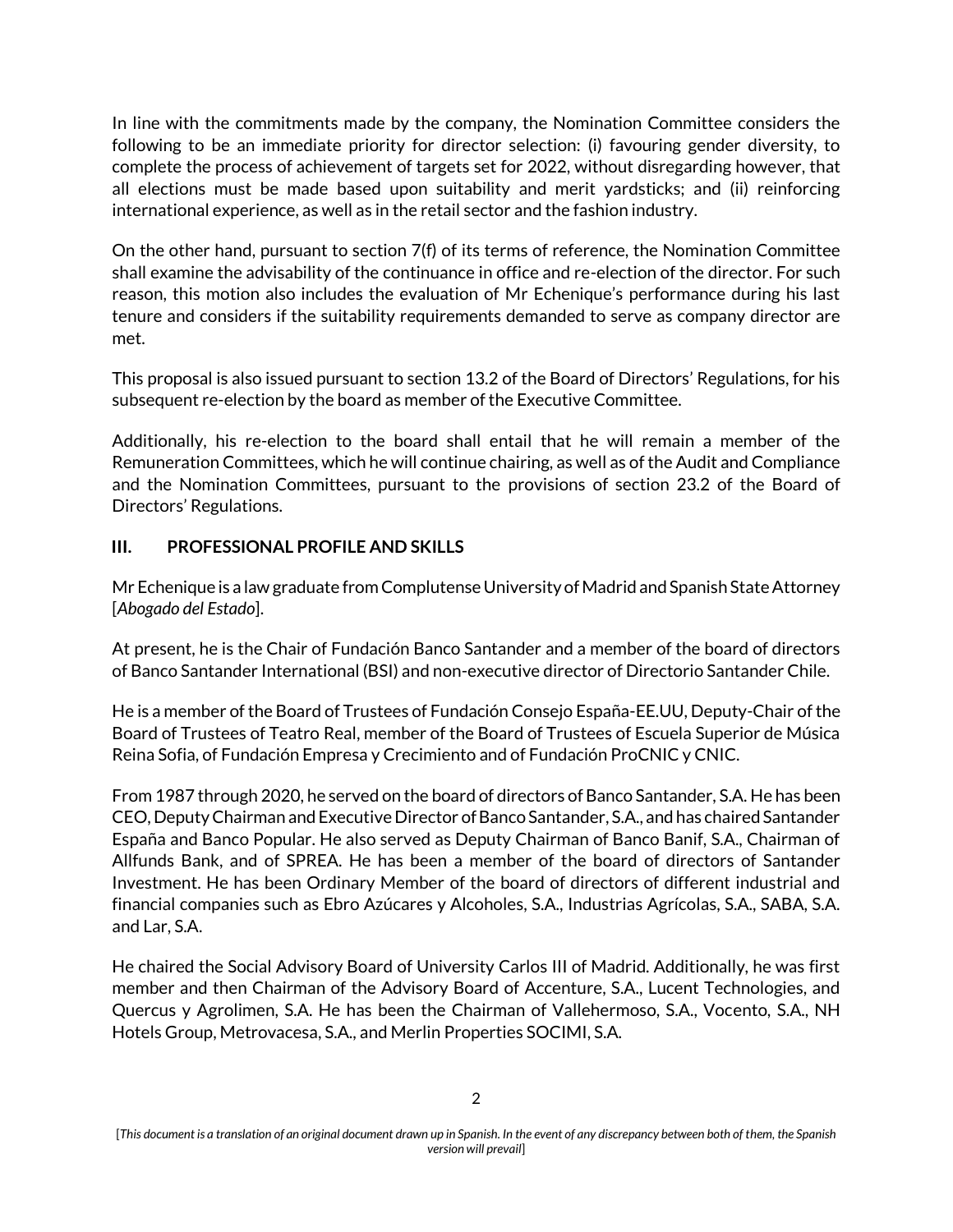Mr Echenique was elected to the board of directors at the Annual General Meeting held on 15 July 2014 and re-elected at the Annual General Meeting held on 17 July 2018. Mr Echenique has been the Lead Independent Director since 14 July 2015, and a member of the Executive Committee and of the Audit and Compliance Committee, the Nomination and the Remuneration Committee (being the chair of this latter) since 2014.

# **IV. PERFORMANCE**

The Nomination Committee has reviewed the work done by the director and his dedication during his previous tenure.

Since the date of his appointment, Mr Echenique has attended all the meetings of the board and its committees, i.e. 26 board meetings, 19 meetings of the Audit and Compliance 18 meetings of the Nomination Committee and 17 meetings of the Remuneration Committee.

The Committee has considered the evaluation of his performance as Lead Independent Director, which has been rated as highly satisfactory, underscoring his strong credibility liaising with the management, his authority and the confidence he instils in the remaining directors. His role on Inditex's board has been considered essential in the former organizational structure, with an Executive Chairman, as well as in the recent process of succession of the executive chairman, in which he has played an active role, to better protect at all times the legitimate interests of the Company.

The Committee further acknowledges his significant efforts and input as Chair of the Remuneration Committee, in particular during his last tenure, underscoring his involvement in every special situation arising from the pandemic within the company, and the excellent results achieved enforcing the talent attraction and retention policies of the Group, searching for systems to properly reward key staff members for their input and efforts during the crisis, ensuring at the same time the protection of the Company's assets and its financial sustainability.

The Nomination Committee considers Mr Echenique's service as a director to be excellent, and highly appreciates (i) his dedication, diligence and professionalisms in the performance of his duties as director; and (ii) his input to the proceedings and meetings of the board and its committees, on an ongoing basis during his tenure,

# **V. INELIGIBILITY**

The Committee has established that none of the causes of ineligibility to be a company director provided in section 213 of the Companies Act and in section 22 of the Board of Directors' Regulations apply to Mr Echenique, nor do any of the scenarios whereby directors must offer their resignation to the Board of Directors, pursuant to section 25.2 of its terms of reference.

The Committee has further established that his other professional occupations do not hinder his appropriate and effective dedication to the board as director, Chair of the Remuneration Committee and Lead Independent Director.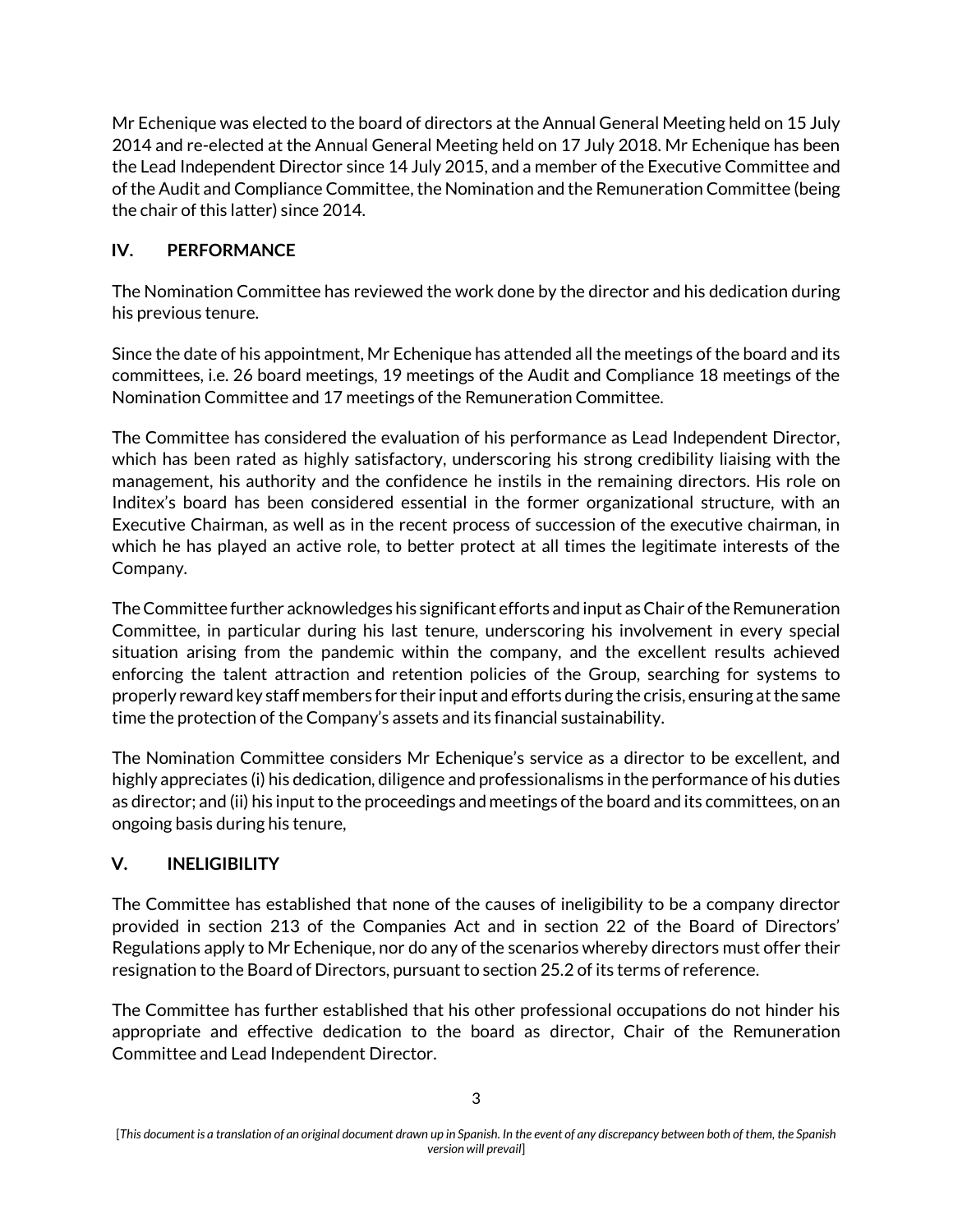Consequently, the Committee considers that Mr Echenique meets the requirements of ability, compatibility and availability necessary to serve as a director.

#### **VI. CONTRIBUTION TO THE BALANCED BOARD MEMBERSHIP**

In view of his profile, the Nomination Committee highly appreciates that he is a renown professional, with proven experience and a long career in a number of major companies in the financial and banking sector, and other companies in very different sectors, including retail, consumption goods, and new technologies.

Mr Echenique has legal background and experience in the public sector, being a State Lawyer. However, his vast experience in business management is particularly noteworthy, having taken Csuite roles, as well as his sound knowledge in economy and financial issues, audit, ERM, as well as in corporate governance and remuneration. His experience on boards and committees at different listed and unlisted companies is also highly appreciated, having also played a key role in relation to institutional representation at the highest level.

Special mention should be made of his academic experience and his active involvement in the promotion of investigation and culture.

The Committee highly appreciates Mr Echenique's knowledge of the Group, which he joined in 2014, and its values, and his sound knowledge of the business model, the dynamics and proceedings of its governing bodies, its governance regulations and the management and oversight functions at the highest level, as well as of the talent retention schemes, which he has gained in his current role as Chair of the Remuneration Committee. All of the foregoing will undoubtedly allow him to effectively perform board duties should he be re-elected.

Consequently the Committee considers that Mr Echenique has the required background to duly perform the duties of company director and member of board committees. His multidisciplinary profile contributes to reinforcing (i) diversity on the Board, in terms of professional experience, competences, personal skills and sector-specific knowledge, at the same time that the presence of profiles with wide experience and knowledge of the Group, its business and the retail sector is ensured; and (ii) a balanced board membership as it is shown in the skills matrix, above referred.

Thus, Mr Echenique's service on the board should continue, as this is convenient to keep the appropriate stability and balance level in the company's governance structure.

It has been established that the re-election of Mr Echenique to the Board of Directors as nonexecutive independent director means that the provisions of section 7.2 of the Board of Directors' Regulations regarding the requirement for non-executive directors to represent a large majority of all board seats are met. Likewise, the percentage of independent directors versus the rest of directorship types present on the Board is high.

Considering the foregoing, pursuant to the provisions of the above referred regulations, the Committee has resolved to propose to the Board of Directors the re-election of Mr Rodrigo Echenique Gordillo (i) to the board of directors as independent director to be subsequently